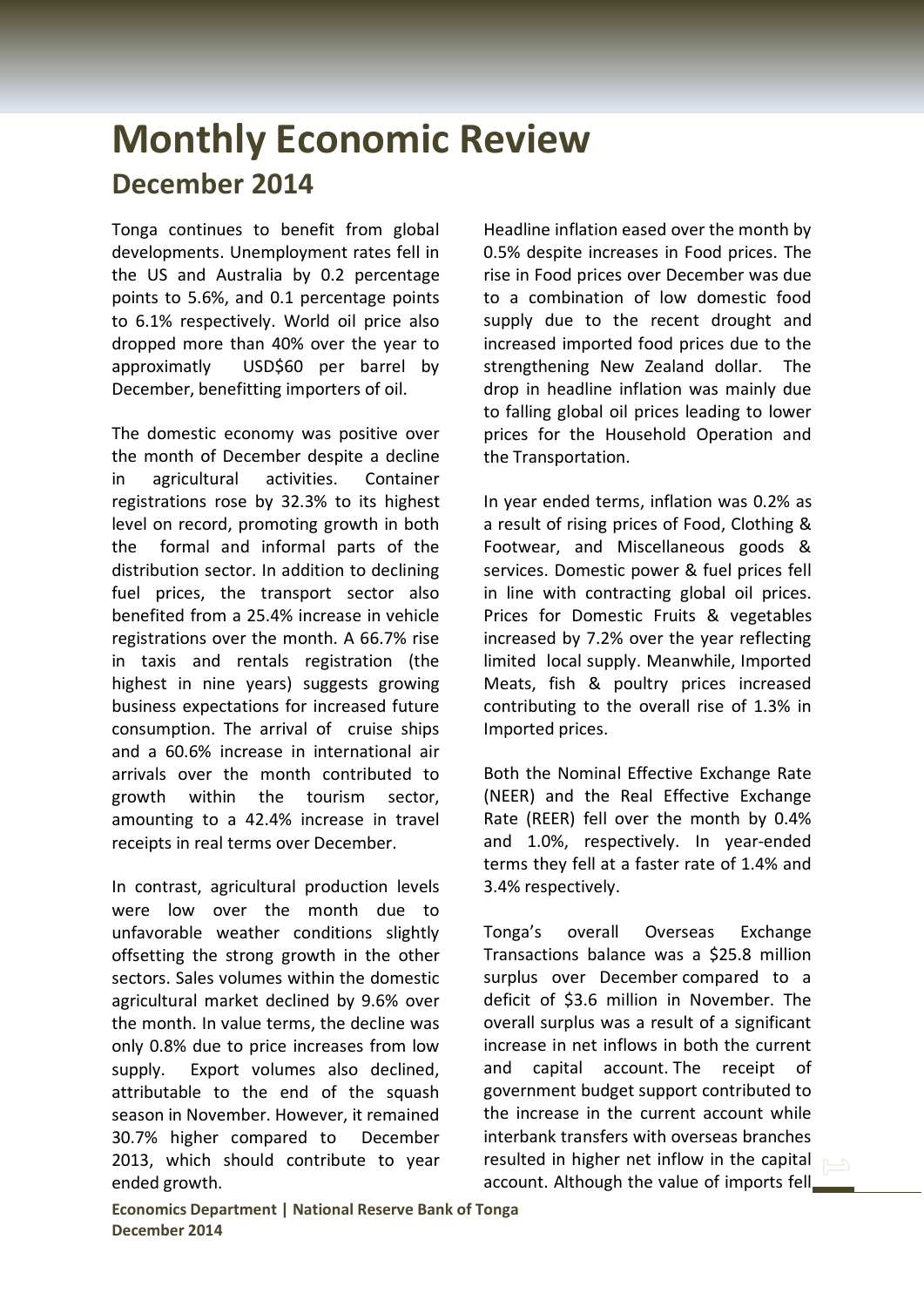by 9.2% over the month due to falling oil prices, exports receipts increased by 73.5% due to exports of agricultural and marine products. Travel receipts rose over the month due to the additional flights to Tonga in December with remittances picking up by 25.7%. Consequently foreign reserves rose to its highest level of \$293.6 million over the month, sufficient to cover 9.9 months of imports.

Broad Money rose by 2.6% (T\$10.0 million) over December due to an increase in net foreign assets more than offsetting a fall in net domestic assets. The rise in net foreign assets reflect an increase in foreign reserves, whereas the decline in net domestic assets reflects a slowdown in lending. The rise in currency in circulation and total domestic demand deposits support the increase in broad money.

Banking system liquidity rose by 6.5% (T\$9.4 million) to T\$153.7 million over the month. In year ended terms, the increase was 15.4%. This is the highest annual percentage growth since June 2013.

Bank lending fell over the month mainly due to a decline in lending to businesses within the construction and agricultural sectors. In year ended terms, credit growth was 7.5% compared to a 6.6% growth in December 2013. Credit growth including loans extended by non-banks was only 5.6%, reflecting the unwinding of the onlending for the construction of Central District Buildings in Nuku'alofa.

Weighted average interest rate spread widened over the month to 6.7% by 5 basis points due to weighted deposit rates falling more than the decline in weighted lending rates.

At the end of December 2014, the stock of government bonds in circulation totaled

around \$30 million, of which more than 60% are held by the commercial banks. These bonds were issued at terms ranging from 5 to 7 years, carrying an interest rate ranging from 3 to 6 percent. The next bond issue of \$5 million will be in February 2015 at 3.3% for a term of 2 years.

The government's net credit position with the banking system improved by over \$15 million during the month to above \$60 million compared to a decrease of \$4 million during the previous month. The improvement in the government's net credit position was largely due to a significant increase in its deposits with the banking system. This stemmed from an increase in government's revenue and budget support received during the month and the receipt of funds for projects from donors.

The NRBT maintains its positive outlook on domestic growth with increasing tourism and declining oil prices, fostering growth in transport, distribution and other sectors within the economy. Whilst agricultural production levels are low, exports remain higher than those recorded in the previous year. Inflation has been maintained within acceptable levels as global oil prices continue to fall. Foreign reserves are comfortably above the expected levels due to increased exports, travel receipts, remittances and budget support. Whilst bank lending decreased, bank liquidity recorded its highest annual percentage growth since June 2013. The government's net credit position has also improved. The existing monetary policy setting is therefore considered appropriate. The NRBT will continue to closely monitor the country's economic developments and financial conditions to adjust the monetary policy stance for macroeconomic stability and economic growth.